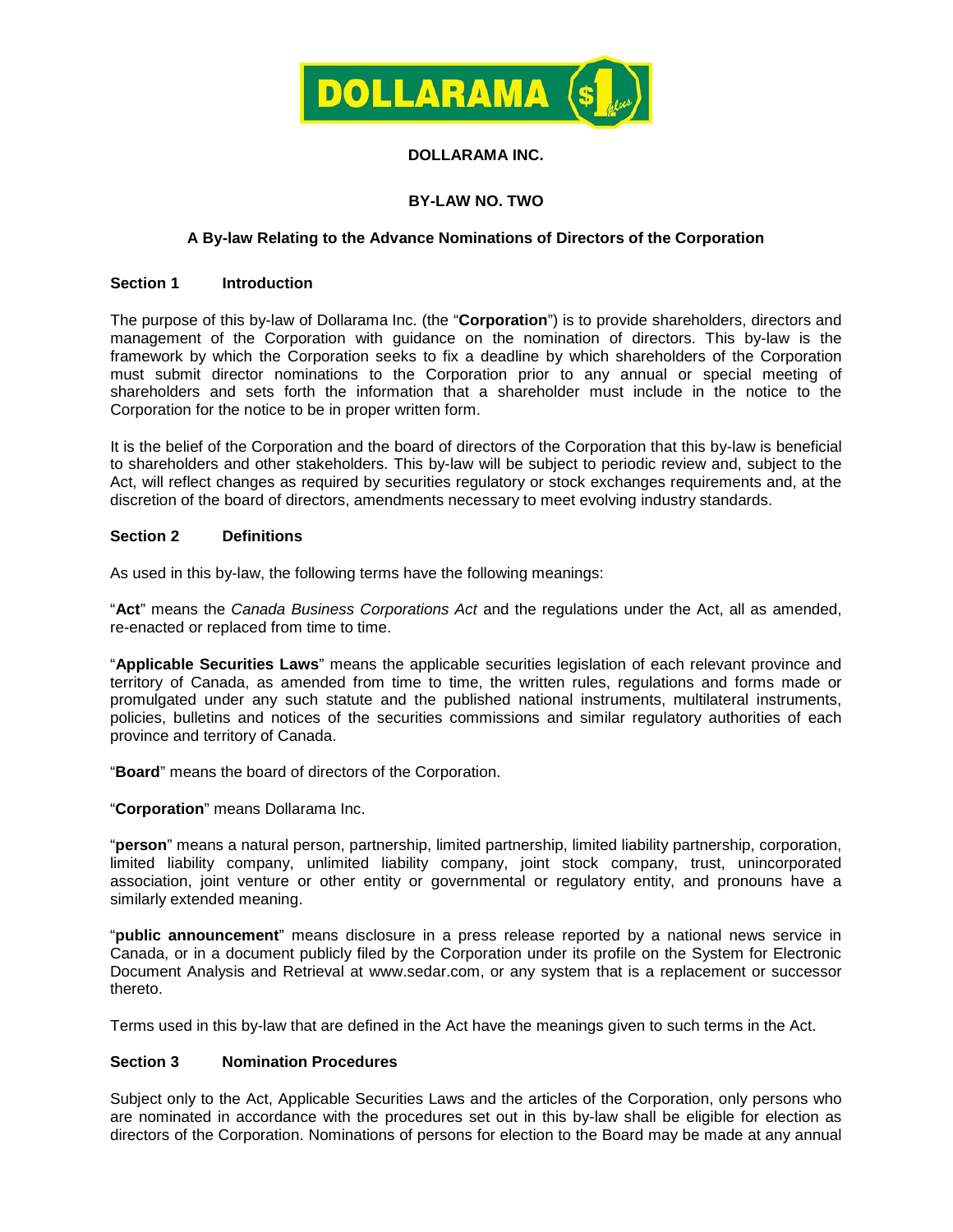meeting of shareholders, or at a special meeting of shareholders if the election of directors is a matter specified in the notice of meeting:

- (a) by or at the direction of the Board, including pursuant to a notice of meeting;
- (b) by or at the direction or request of one or more shareholders pursuant to a proposal made in accordance with the provisions of the Act, or a requisition of a shareholders meeting by one or more of the shareholders made in accordance with the provisions of the Act; or
- (c) by any person (a "**Nominating Shareholder**") who:
	- (i) at the close of business on the date of the giving of the notice provided for below in this by-law and on the record date for notice of such meeting, is entered in the securities register of the Corporation as a holder of one or more shares carrying the right to vote at such meeting or who beneficially owns shares that are entitled to be voted at such meeting and provides evidence of such beneficial ownership to the Corporation; and
	- (ii) complies with the notice procedures set forth below in this by-law.

## **Section 4 Nominations for Election**

For the avoidance of doubt, the procedures set forth in this by-law shall be the exclusive means for any person to bring nominations for election to the Board before any annual or special meeting of shareholders of the Corporation.

# **Section 5 Timely Notice**

In addition to any other applicable requirements, for a nomination to be made by a Nominating Shareholder, the Nominating Shareholder must have given timely notice thereof in proper written form to the corporate secretary of the Corporation in accordance with this by-law.

# **Section 6 Manner of Timely Notice**

To be timely, a Nominating Shareholder's notice to the corporate secretary of the Corporation must be made:

- (a) in the case of an annual meeting of shareholders (including an annual and special meeting), not less than thirty (30) days prior to the date of the meeting, provided, however, that in the event that the meeting is to be held on a date that is less than fifty (50) days after the date (the "**Notice Date**") on which the first public announcement of the date of the meeting was made, notice by the Nominating Shareholder shall be made not later than the close of business on the tenth  $(10<sup>th</sup>)$  day following the Notice Date; and
- (b) in the case of a special meeting (which is not also an annual meeting) of shareholders called for the purpose of electing directors (whether or not also called for other purposes), not later than the close of business on the fifteenth  $(15<sup>th</sup>)$  day following the day on which the first public announcement of the date of the meeting was made.

# **Section 7 Proper Form of Notice**

To be in proper written form, a Nominating Shareholder's notice to the corporate secretary of the Corporation must be in writing and must set forth or be accompanied by, as applicable:

- (a) as to each person whom the Nominating Shareholder proposes to nominate for election as a director (each a "**Proposed Nominee**"):
	- (i) the name, age, province or state, and country of residence of the Proposed Nominee;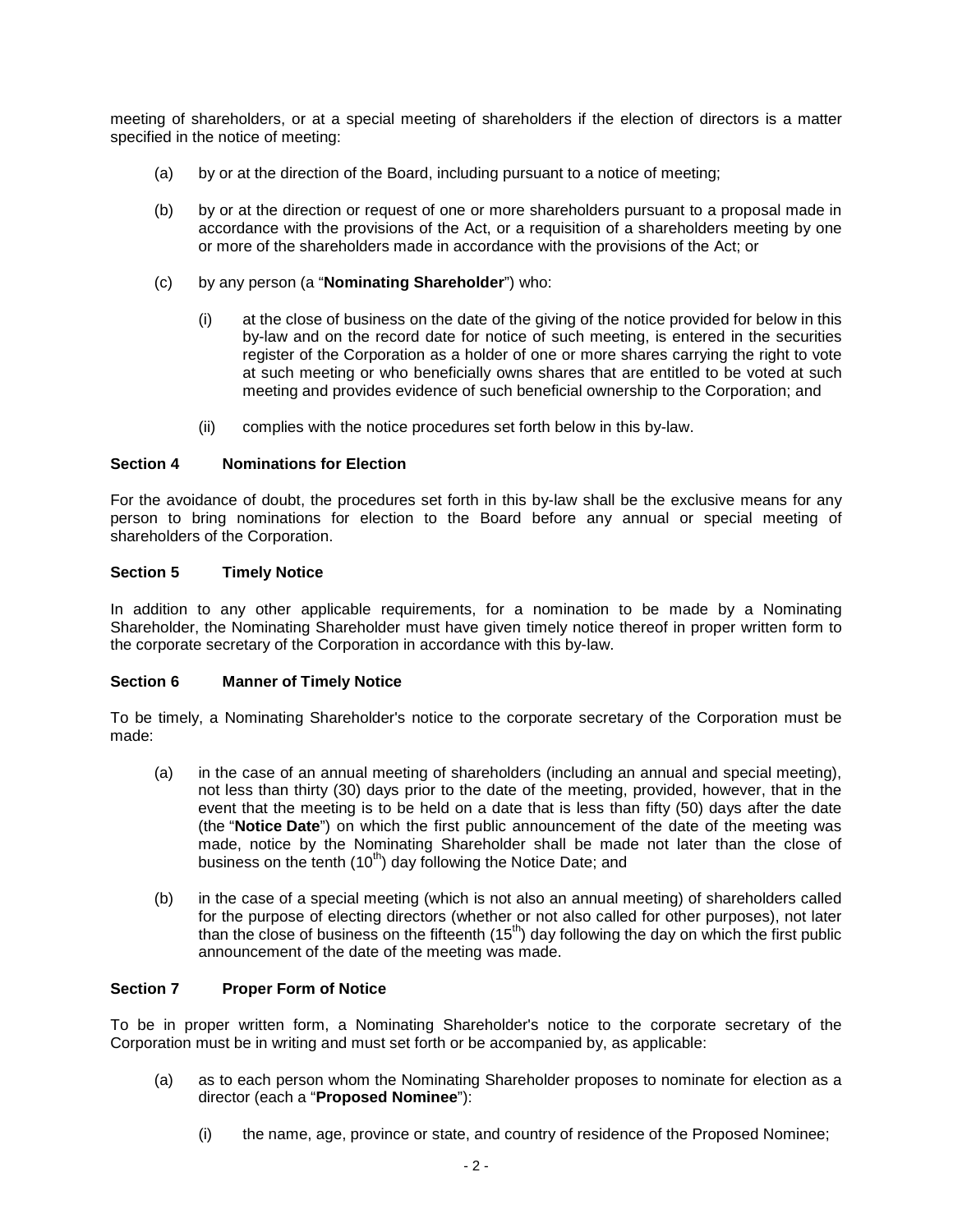- (ii) the principal occupation, business or employment of the Proposed Nominee, both present and for the five years preceding the notice;
- (iii) whether the Proposed Nominee is a resident Canadian within the meaning of the Act;
- (iv) the number of securities of each class of voting securities of the Corporation or any of its subsidiaries beneficially owned, or controlled or directed, directly or indirectly, by the Proposed Nominee, as of the record date for the meeting of shareholders (if such date shall then have been made publicly available and shall have occurred) and as of the date of such notice;
- (v) a description of any relationship, agreement, arrangement or understanding (including financial, compensatory or indemnity related or otherwise) between the Nominating Shareholder and the Proposed Nominee, or any Affiliates or Associates of, or any person or entity acting jointly or in concert with the Nominating Shareholder or the Proposed Nominee, in connection with the Proposed Nominee's nomination and election as director;
- (vi) whether the Proposed Nominee is party to any existing or proposed relationship, agreement, arrangement or understanding with any competitor of the Corporation or its Affiliates or any other third party which may give rise to a real or perceived conflict of interest between the interests of the Corporation and the interests of the Proposed Nominee; and
- (vii) any other information relating to the Proposed Nominee that would be required to be disclosed in a dissident's proxy circular or other filings required to be made in connection with the solicitation of proxies for election of directors pursuant to the Act or any Applicable Securities Laws;
- (b) as to each Nominating Shareholder:
	- (i) the name, business and, if applicable, residential address of such Nominating Shareholder;
	- (ii) the number of securities of each class of voting securities of the Corporation or any of its subsidiaries beneficially owned, or controlled or directed, directly or indirectly, by such Nominating Shareholder or any other person with whom such Nominating Shareholder is acting jointly or in concert with respect to the Corporation or any of its securities, as of the record date for the meeting (if such date shall then have been made publicly available and shall have occurred) and as of the date of such notice;
	- (iii) the interests in, or rights or obligations associated with, any agreement, arrangement or understanding, the purpose or effect of which may be to alter, directly or indirectly, such Nominating Shareholder's economic interest in a security of the Corporation or such Nominating Shareholder's economic exposure to the Corporation;
	- (iv) full particulars regarding any proxy, contract, arrangement, agreement, understanding or relationship pursuant to which such Nominating Shareholder, or any of its Affiliates or Associates, has any interests, rights or obligations relating to the voting of any securities of the Corporation or the nomination of directors to the Board; and
	- (v) any other information relating to such Nominating Shareholder that would be required to be disclosed in a dissident's proxy circular or other filings required to be made in connection with solicitations of proxies for election of directors pursuant to the Act or any Applicable Securities Laws.